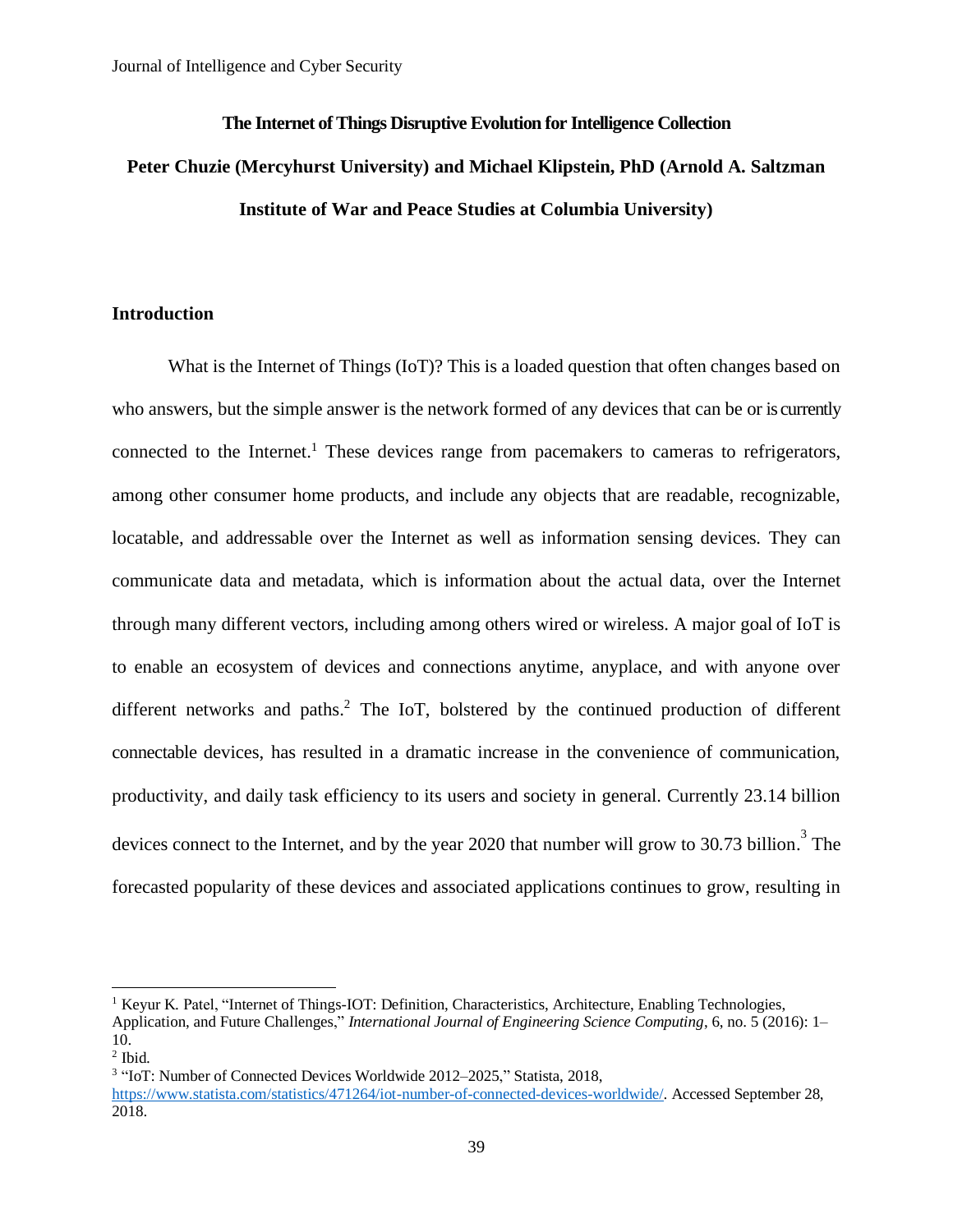increased interconnectivity and advancements in every aspect of society.<sup>4</sup>

While the purpose of the IoT is to provide a platform for innovation and progress into the future, it is also vital to realize that many previously unknown opportunities for exploitation have accompanied the dramatic growth of these devices. These exploits can be seen most obviously on individual devices, where vulnerabilities are rampant and allow for control to be given up or used in undesired ways. A Hewlett and Packard (HP) study concluded that 70 percent of the most commonly used IoT devices are exploitable in one or more ways. 5

Furthermore, our ability to collect and analyze large amounts of data and metadata is expanding at an unprecedented rate, leading to further risks as well as opportunities for intelligence gathering. This is now possible because 23.14 billion devices are currently acting as nodes producing data and associated metadata available for exploitation. These conditions allow for targeted reconnaissance missions to discover vital information on a target.

The proliferation of Internet-connected devices, combined with a widespread lack of security and operating system vulnerabilities, has set conditions for the Intelligence Community (IC) to reap copious quantities of data to facilitate operations. IoT weaknesses can facilitate the IC's ability and practice of collecting intelligence in a covert and effective way that can furthermore aid in intelligence targeting, operations, and decision making. In this paper we bring attention to a new form of intelligence for the IC, Temporal Intelligence (TEMPINT).

Dr. Shay Hershkovitz defines TEMPINT as a comprehensive approach to data analysis

<sup>4</sup> James Manyika et al., "The Internet of Things: Mapping the Value beyond the Hype," *The Dialogue*, June 2015, [https://tinyurl.com/y7dmutgz.](https://tinyurl.com/y7dmutgz)

<sup>&</sup>lt;sup>5</sup> "HP Study Reveals 70 Percent of Internet of Things Devices Vulnerable to Attack," Material Safety Data Sheets (MSDSs) | HP® Official Site, July 29, 2014, [http://www8.hp.com/us/en/hp-news/press](http://www8.hp.com/us/en/hp-news/press-release.html?id=1744676#.W1gtF_ZFxPb)[release.html?id=1744676#.W1gtF\\_ZFxPb.](http://www8.hp.com/us/en/hp-news/press-release.html?id=1744676#.W1gtF_ZFxPb) Accessed September 27, 2018.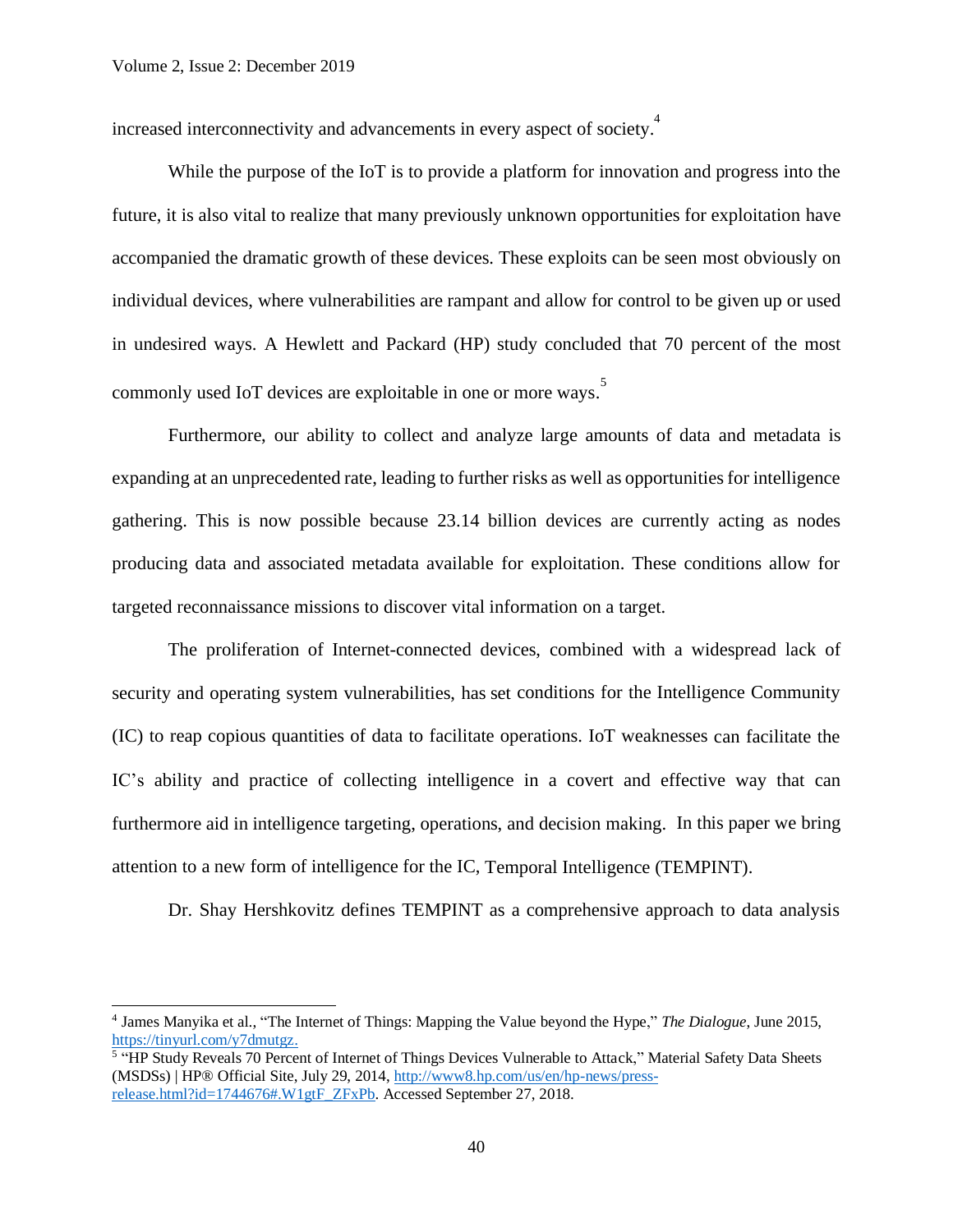from the many nodes (devices) that are now able to collect data or metadata. <sup>6</sup> An argument exists that this evolving form of intelligence may be better classified under electronic intelligence and more specifically technology electronic intelligence.<sup>7</sup> However, we argue it is important to recognize that TEMPINT can stand alone as a new paradigm of intelligence because it explores the new routes of intelligence collection that have only recently become possible due to the growing number of devices producing data. Whereas currently TEMPINT has limited adoption in small circles, Hershkovitz suggests that a seventh intelligence paradigm is emerging, based around the connectivity that is now offered by  $I\sigma T$ .<sup>8</sup> While TEMPINT is an evolving paradigm and not widely accepted, it is certainly a viable option for integration into the IC.

A Princeton research effort describes a specific and targeted example of what is possible due to the increasing intrusion of IoT devices into a person's life. <sup>9</sup> The study illuminates how these machines may assist in human intelligence (HUMINT) recruitment. HUMINT operators are trained to develop a relationship with the targeted individual to eventually convince them to do the bidding of the case officer, such as divulging secrets from their own government. TEMPINT may hasten the process of helping understand when and wherein a target's daily routine would be most effective to make the first encounter. Beyond targeting, TEMPINT could also aid in identifying the target's interests and allowing for that to be a topic of discussion, to limit the amount of trial and error. For example, if through a person's metadata it is determined that a target is home and in

<sup>&</sup>lt;sup>6</sup> Ian Little, "Internet of Things Surveillance," TEMPINT[, https://tempint.net/internet-of-things-surveillance/.](https://tempint.net/internet-of-things-surveillance/) Accessed September 30, 2018.

<sup>&</sup>lt;sup>7</sup> "ELECTRONIC INTELLIGENCE (ELINT) AT NSA," NSA.gov., 2009, [https://www.nsa.gov/about/cryptologic](https://www.nsa.gov/about/cryptologic-heritage/historical-figures-publications/publications/misc/assets/files/elint.pdf)[heritage/historical-figures-publications/publications/misc/assets/files/elint.pdf.](https://www.nsa.gov/about/cryptologic-heritage/historical-figures-publications/publications/misc/assets/files/elint.pdf) Accessed September 30, 2018. <sup>8</sup> Shay Hershkovitz and Roey Tzezana, "Connected Devices Give Spies a Powerful New Way to Surveil," *Wired*, June 03, 2017, [https://www.wired.com/2017/01/connected-devices-give-spies-powerful-new-way-surveil/.](https://www.wired.com/2017/01/connected-devices-give-spies-powerful-new-way-surveil/) Accessed October 31, 2018.

<sup>&</sup>lt;sup>9</sup> Noah Apthorpe et al., "Spying on the Smart Home: Privacy Attacks and Defenses on Encrypted IoT Traffic," August 16, 2017[, https://arxiv.org/abs/1708.05044.](https://arxiv.org/abs/1708.05044) Accessed September 30, 2018.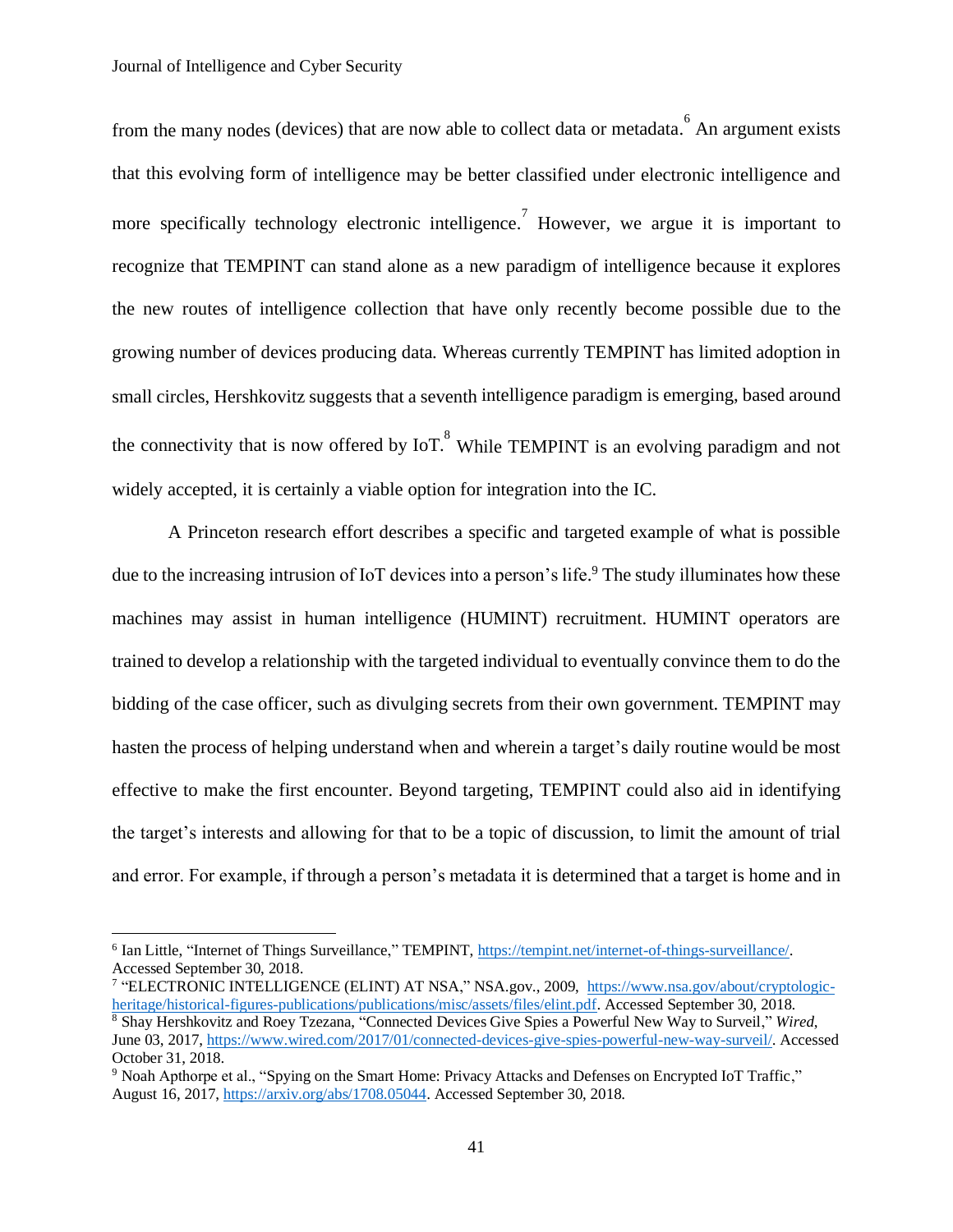their living room with the TV on, it is possible to infer what shows they may be interested in, based on the time of day and what is available. Furthermore, insecure IoT devices could allow the infiltration of a wireless network, allowing for greater access to data about the target that could be leveraged later. Such data may involve embarrassing information about the target, personal contacts, browsed websites, and other patterns of life. These, and other forms of data can assist the case officer with the recruitment of the target.

Moreover, it is also important to note how the use of vulnerabilities on IoT devices that allow for access to and control of a device can lead to discovering key factors of a target's personality that are otherwise difficult to find covertly. In HUMINT, it is essential for an officer to discover what potentially motivates an agent and use that to eventually convince or have the target convince themselves to provide secrets. Many different things motivate people, and case officers seek the main motivational triggers before recruiting an agent.<sup>10</sup> The acronym for one theory of target motivation is MICE (Money, Ideology, Compromise, Extortion or Ego); a more recent, and less widely taught, framework goes under the acronym RASCLS (Reciprocation, Authority, Scarcity, Commitment and Consistency, Liking, and Social Proof).<sup>11</sup> All the concepts within MICE and RASCLS draw on and take advantage of basic human behavior and psychology. These methods, in practice, are thought to increase the likelihood of successfully recruiting an agent by focusing on the aspects that most effectively motivate that target. Still, both MICE and RASCALS rely on information that is often collected through trial and error; the use of TEMPINT may lead to greater certainty of the information's reliability.

<sup>&</sup>lt;sup>10</sup> Randy Burkett, "An Alternative Framework for . . ." CIA.gov, March 2013, [https://www.cia.gov/library/center](https://www.cia.gov/library/center-for-the-study-of-intelligence/csi-publications/csi-studies/studies/vol.-57-no.-1-a/vol.-57-no.-1-a-pdfs/Burkett-MICE%20to%20RASCLS.pdf)[for-the-study-of-intelligence/csi-publications/csi-studies/studies/vol.-57-no.-1-a/vol.-57-no.-1-a-pdfs/Burkett-MICE](https://www.cia.gov/library/center-for-the-study-of-intelligence/csi-publications/csi-studies/studies/vol.-57-no.-1-a/vol.-57-no.-1-a-pdfs/Burkett-MICE%20to%20RASCLS.pdf)  [to RASCLS.pdf.](https://www.cia.gov/library/center-for-the-study-of-intelligence/csi-publications/csi-studies/studies/vol.-57-no.-1-a/vol.-57-no.-1-a-pdfs/Burkett-MICE%20to%20RASCLS.pdf) Accessed September 30, 2018.  $11$  Ibid.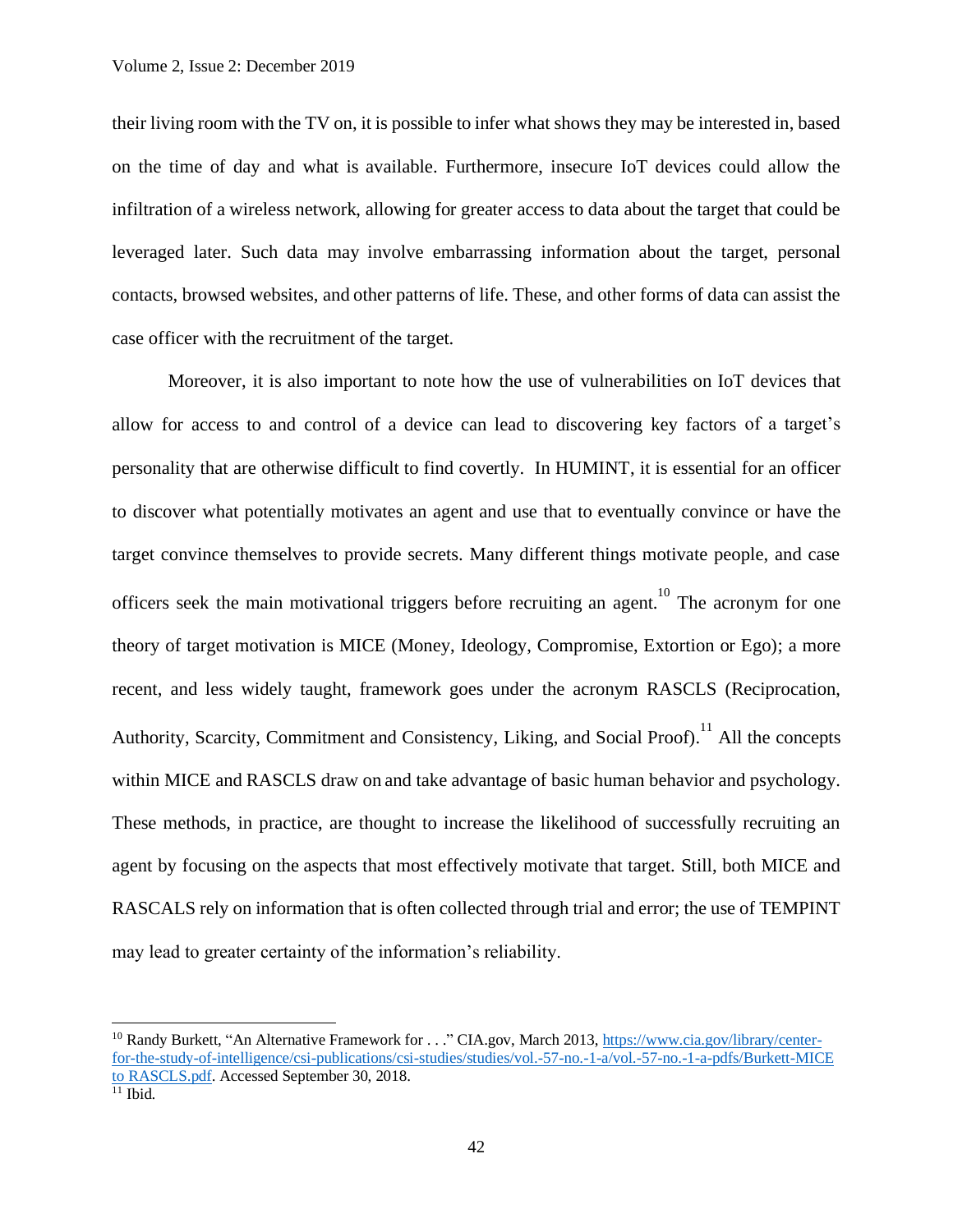Indeed, private sector businesses have taken note of the market for the use of IoT to gather intelligence about what motivates people and are beginning to sell their abilities to use IoT devices as a form of surveillance and intelligence collection. For example, in Israel, a group of former military experts has started a business selling their skills and abilities to hack IoT devices for different governments.<sup>12</sup> They make it clear that they are not in the market of offensive cyberattacks; rather, what they are doing is intelligence collection by playing the role of metaphorical binoculars for government agencies.

#### **Taking Advantage of What Is Produced**

The increased presence of IoT devices at all levels of society and the vulnerabilities that go with them has created an opportunity and illuminated the need for a new form of intelligence that would not otherwise be possible. It is highly likely that a new era of what the intelligence field is capable of is emerging, rooted in the expanding IoT. TEMPINT is considered, by some, to be a broad-based approach to the storage and analysis of mass quantities of data and metadata to aid in intelligence. However, we believe that TEMPINT makes possible a more targeted approach of capturing and analyzing data and metadata to assist with specific operations.

Furthermore, once obtained, the information could be applied to alter a target's decision making, by allowing analysts to study the patterns in which the target receives their information and then inject manipulated information to discreetly make them think a certain way. For example, TEMPINT could provide intelligence such as what applications a targeted decision maker uses to receive the information on which they base their decisions. This knowledge would allow an

<sup>&</sup>lt;sup>12</sup> Thomas Fox-Brewster, "Alexa, Are You A Spy? Israeli Startup Raises \$12.5 Million So Governments Can Hack IoT," *Forbes*, July 17, 2018, [https://www.forbes.com/sites/thomasbrewster/2018/07/15/toka-will-hack-internet-of](https://www.forbes.com/sites/thomasbrewster/2018/07/15/toka-will-hack-internet-of-things-for-government-intelligence-agencies/#327b45961d0c)[things-for-government-intelligence-agencies/#327b45961d0c.](https://www.forbes.com/sites/thomasbrewster/2018/07/15/toka-will-hack-internet-of-things-for-government-intelligence-agencies/#327b45961d0c) Accessed September 27, 2018.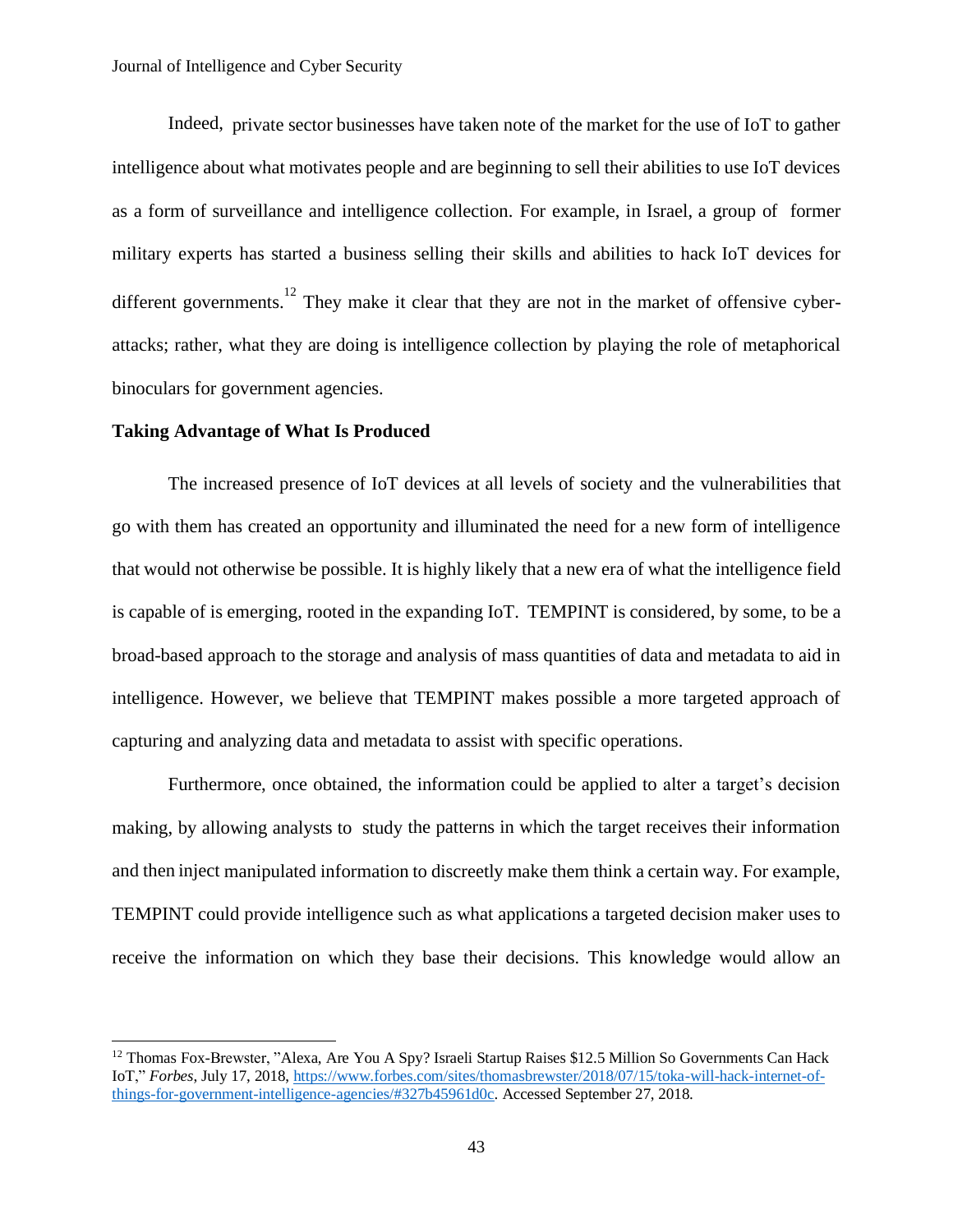offensive cyber team to direct its efforts to inject altered information, with the intent to shift the decision maker's thought process on a given topic. This application of TEMPINT provides a cyberteam with the best avenue to manipulate a target without them knowing. More in-depth examples exist in the following section's case study, as well as some suggestions for how TEMPINT can assist in other areas of intelligence, such as human intelligence, or facilitate other operations.

A question that often arises is the legality of such actions by a US agency, whether domestically or abroad. According to the Communication Assistance for Law Enforcement Act, the US government can collect data, tap communication devices, and listen to network traffic in a domestic setting.<sup>13</sup> This is not to say that the government monitors every home and business communication, but that depending on the situation the US government agencies can legally collect information in targeted instances. An example of this would be when an individual living in the United States is identified as a possible threat to national security. Furthermore, conducting similar operations with targets outside the US border necessitates a detailed process outlined in Executive Order 12333.<sup>14</sup> This executive order lays out the exact steps an intelligence agency must take to obtain raw signal intelligence (SIGINT) from locations outside the US. In the end, while this process requires detailed logs on the operations and handling of the raw intelligence data, it is not illegal under US law to obtain the latter from foreign entities.<sup>15</sup>

<sup>&</sup>lt;sup>13</sup> Edwards, Don. "H.R.4922 - 103rd Congress (1993-1994): Communications Assistance for Law Enforcement Act," Congress.gov. October 25, 1994, [https://www.congress.gov/bill/103rd-congress/house-bill/4922.](https://www.congress.gov/bill/103rd-congress/house-bill/4922) Accessed September 30, 2018.

<sup>&</sup>lt;sup>14</sup> National Archives, "Executive Orders," National Archives and Records Administration, [https://www.archives.gov/federal-register/codification/executive-order/12333.html.](https://www.archives.gov/federal-register/codification/executive-order/12333.html) Accessed December 18, 2018. 15 "E.O. 12333 Raw SIGINT Availability Procedures: A Quick and Dirty Summary," *Lawfare*, April 04, 2017, [https://www.lawfareblog.com/eo-12333-raw-sigint-availability-procedures-quick-and-dirty-summary.](https://www.lawfareblog.com/eo-12333-raw-sigint-availability-procedures-quick-and-dirty-summary) Accessed October 31, 2018.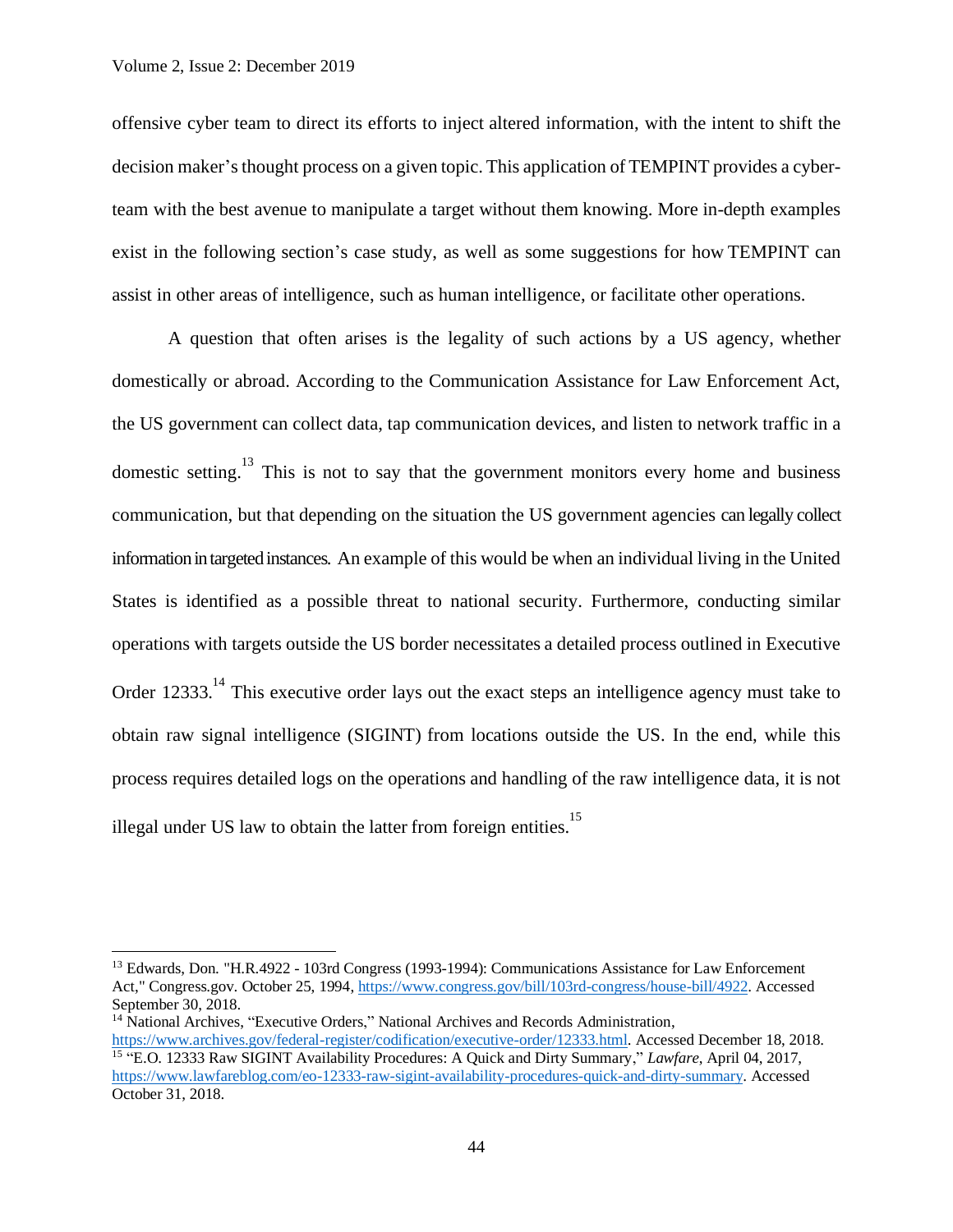## **Privacy Attacks and Collection on Encrypted IoT Traffic**

The previously mentioned Princeton University research effort illuminates how the increased presence of IoT devices creates an opportunity to covertly capture information on a specific target. The study shows how determining information about a target can be carried out by monitoring the network traffic at a target's home even if it is encrypted. In such an attack, metadata analysis leads to conclusions on a target's habits and surroundings despite encryption. Assuming the

| Device                         | <b>DNS Queries</b>                  |
|--------------------------------|-------------------------------------|
| <b>Sense Sleep Monitor</b>     | hello-audio.s3.amazonaws.com        |
|                                | hello-firmware.s3.amazonaws.com     |
|                                | messeji.hello.is                    |
|                                | ntp.hello.is                        |
|                                | sense-in.hello.is                   |
|                                | time.hello.is                       |
| <b>Nest Security Camera</b>    | nexus.dropcam.com                   |
|                                | oculus519-vir.dropcam.com           |
| <b>Amcrest Security Camera</b> | amcrestcloud.com                    |
|                                | command-3.amcrestcloud.com          |
|                                | ftp.amcrestcloud.com                |
|                                | media-amc-1.hostedcloudvideo.com    |
|                                | p2p.amcrestview.com                 |
|                                | dh.amcrestsecurity.com              |
| <b>Belkin WeMo Switch</b>      | prod1-fs-xbcs-net-1101221371.       |
|                                | us-east-1.elb.amazonaws.com         |
|                                | prod1-api-xbcs-net-889336557.       |
|                                | us-east-1.elb.amazonaws.com         |
| <b>TP-Link Smart Plug</b>      | devs.tplinkcloud.com                |
|                                | uk.pool.ntp.org                     |
| <b>Orvibo Smart Socket</b>     | wiwo.orvibo.com                     |
| Amazon Echo                    | ash2-accesspoint-a92.ap.spotify.com |
|                                | device-metrics-us.amazon.com        |
|                                | ntp.amazon.com                      |
|                                | pindorama.amazon.com                |
|                                | softwareupdates.amazon.com          |

*Figure 1: Device-based on DNS Query*

third party listening in is able to gain access to tier three network traffic either through the Internet Service Provider (ISP), using Wi-Fi eavesdropping, or has other nation-state surveillance capabilities, the attack only requires two main steps. The first is the use of Domain Name System (DNS) queries to identify what IoT devices are in the home. As seen in Figure 1, this is possible through requested server names from the DNS.<sup>16</sup> Merely finding the existence of an IoT device puts the target's privacy at risk, because knowing what devices are in the home can reveal private information about the target. An example of this would be the identification of a pacemaker or blood sugar monitor, as their presence effectively leads to the conclusion that the target has heart disease or diabetes.

The second step in this attack is reading the changes in the devices' traffic. It is essential

<sup>&</sup>lt;sup>16</sup> Apthorpe et al., "Spying on the Smart Home."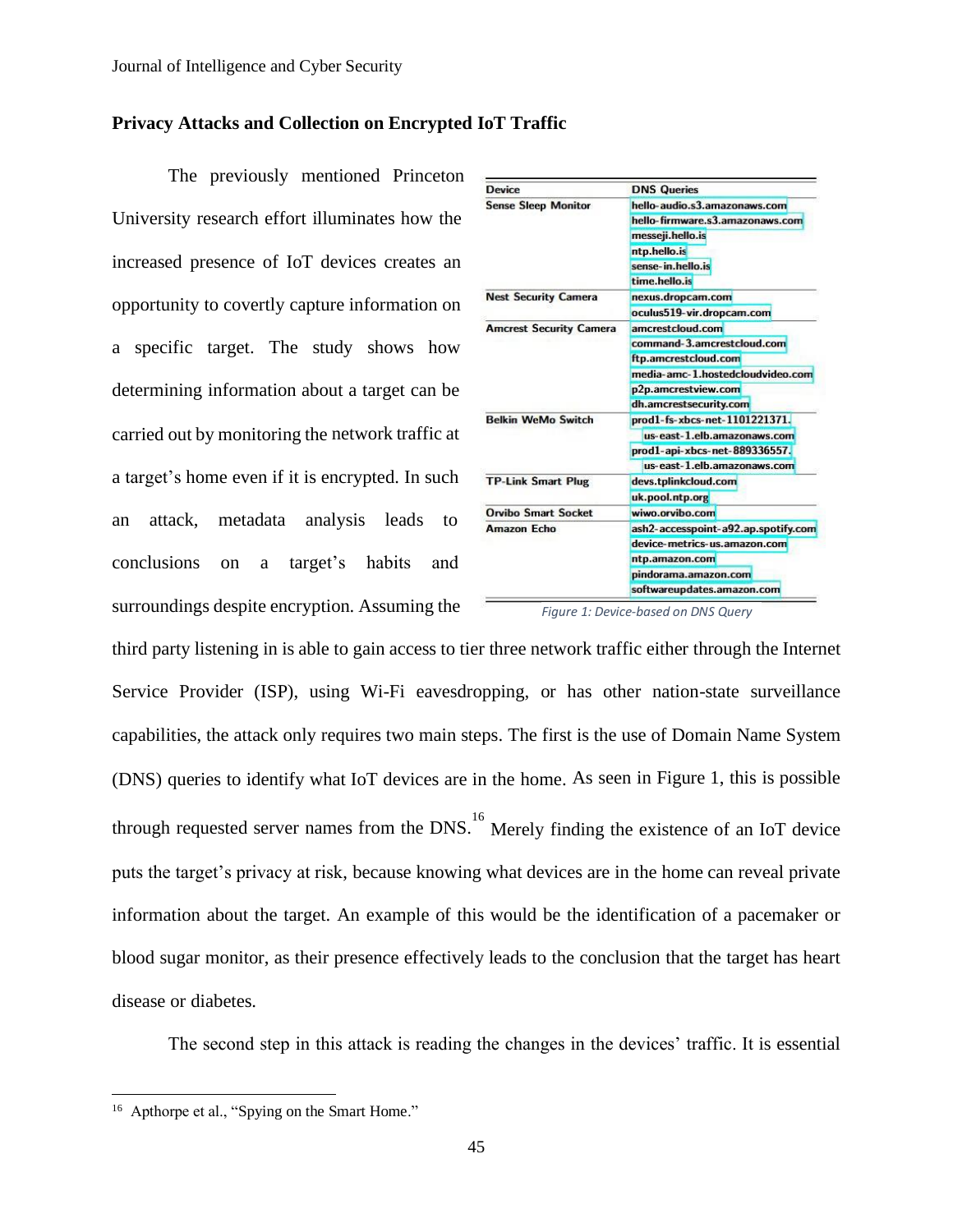to understand what an IoT device is specifically doing correlates to what servers they send requests to and the frequency at which they do so.<sup>17</sup> The information gleaned from understanding the location and frequency of requests is metadata. The actual data being transferred does not need to be disclosed. Through step two, analysts discern the target's patterns of life, which can further be used to facilitate intelligence operations. Looking at an even more specific example than the Princeton research effort is necessary to expand on this concept.

Specifically, traffic rates of a Nest Cam Indoor security camera can reveal multiple activities, such as when the security camera activates based on motion, if it was activated because the target left the home, or if the target is currently monitoring the camera feed. The assumption that the target is home is confirmed by watching the security camera traffic. This small amount of information allows for the planning of activities such as raids or simply entering the home to plant other devices. This alone does not seem like a remarkable feat, but when the traffic from the security camera is coupled with traffic from other devices, it allows for more precise inferences. For example, when the security camera traffic and the traffic from a Belkin WeMo Switch or smart plug—which allows control of lights and outlets remotely—are used together, patterns can be laid out on a person's habits around their home, specifically, when a target is in a specific room, and learning what the target is doing.<sup>18</sup> This can be determined by noting when the security camera activates based on motion and observing which Belkin WeMo Switches activate, resulting in an analyst knowing the room and the possible activity taking place.

Even more specifically, an inference of activity level and the action can occur based on the amount of motion detected by the camera and switches used. For example, if there is low motion

<sup>&</sup>lt;sup>17</sup> Ibid.

 $18$  Ibid.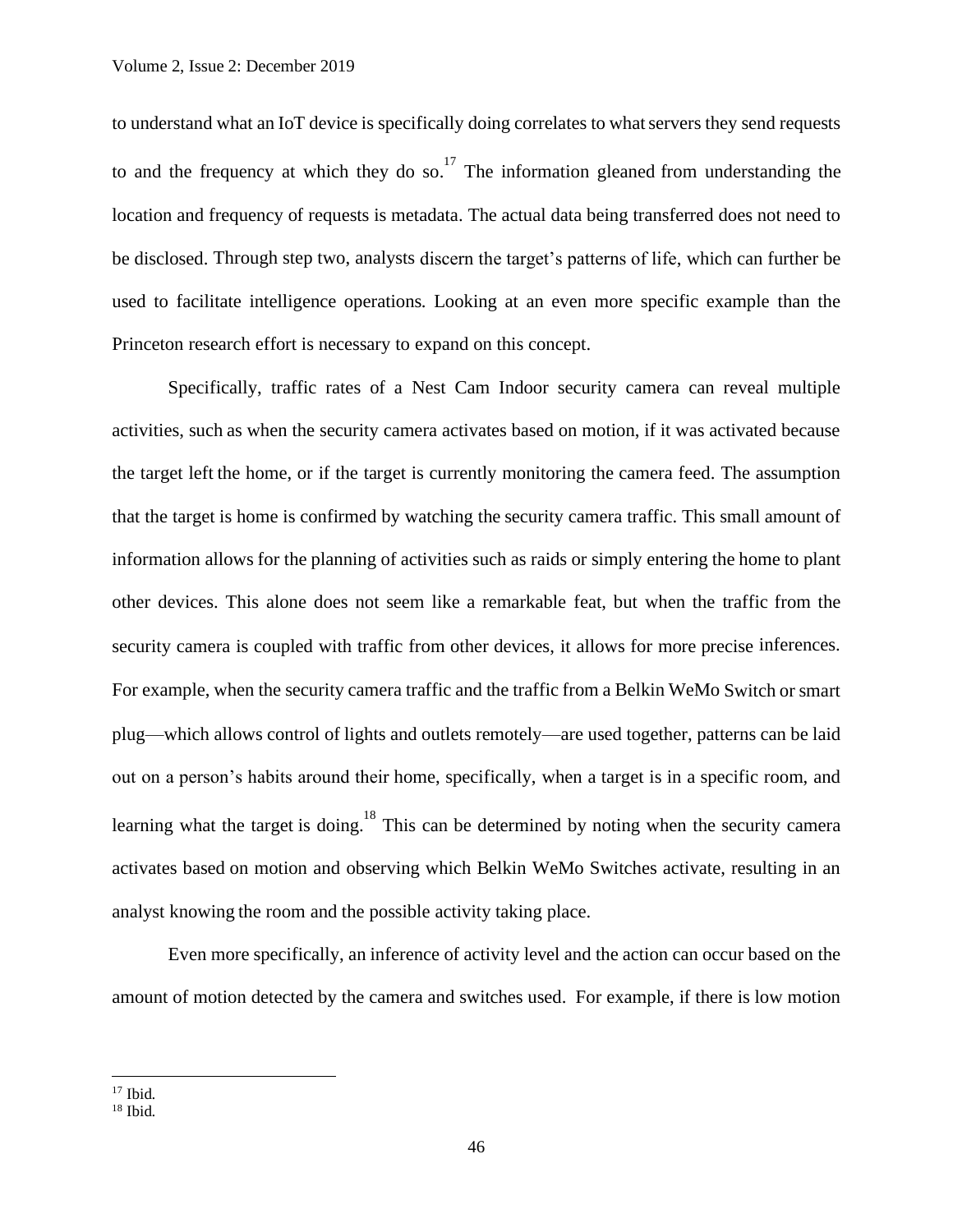detection coupled with the Belkin WeMo smart plug behind the entertainment center being activated, then the analyst can assume that the target is watching TV or listening to music. The analysis would indicate when the target entered the room, based on increased motion followed by the activation of the smart plug behind the TV; similarly, a decrease in motion or the activation of other devices around the home would indicate the target had left the room. The security camera and the Belkin WeMo switch, then, allow for the covert collection of private contextual information on a target. This does not take into consideration the rest of the devices surrounding the target's home or inferring information from those devices. When analyzing, collating, and cross-referencing the other devices and the metadata in a home or around a person, a detailed picture of a target's life appears.

To better understand why TEMPINT can become a budding intelligence paradigm, it is necessary to examine why IoT devices have weak security and what information is vulnerable because of them. First and foremost, inadequate security is primarily due to pressure from the market. Functionality and production speed have greater importance than security in the race to get products into the market. As a result, many companies rush devices to market and do not incorporate security into the design process. <sup>19</sup> Proactive measures can be taken by companies to prevent some of the vulnerabilities, but these actions are difficult due to limited amounts of memory and hardware capabilities in IoT machines.<sup>20</sup> This leads to cutting corners on security measures since there is simply no extra room to add features on IoT devices. This is only one of the issues with security on IoT devices; others include firmware vulnerabilities, the proliferation

<sup>19</sup> Mohammed Tawfik et al., "A Review: The Risks and Weakness Security on the IoT," *Journal of Computer Engineering*. no. 12-17 February 2015, [http://www.iosrjournals.org/.](http://www.iosrjournals.org/)

<sup>&</sup>lt;sup>20</sup> Wei Zhou and Yuqing Zhang, "The Effect of IoT New Features on Security and Privacy: New Threats, Existing Solutions, and Challenges Yet to Be Solved," *Institute of Electrical and Electronics Engineers*, January 2018, arxiv.org.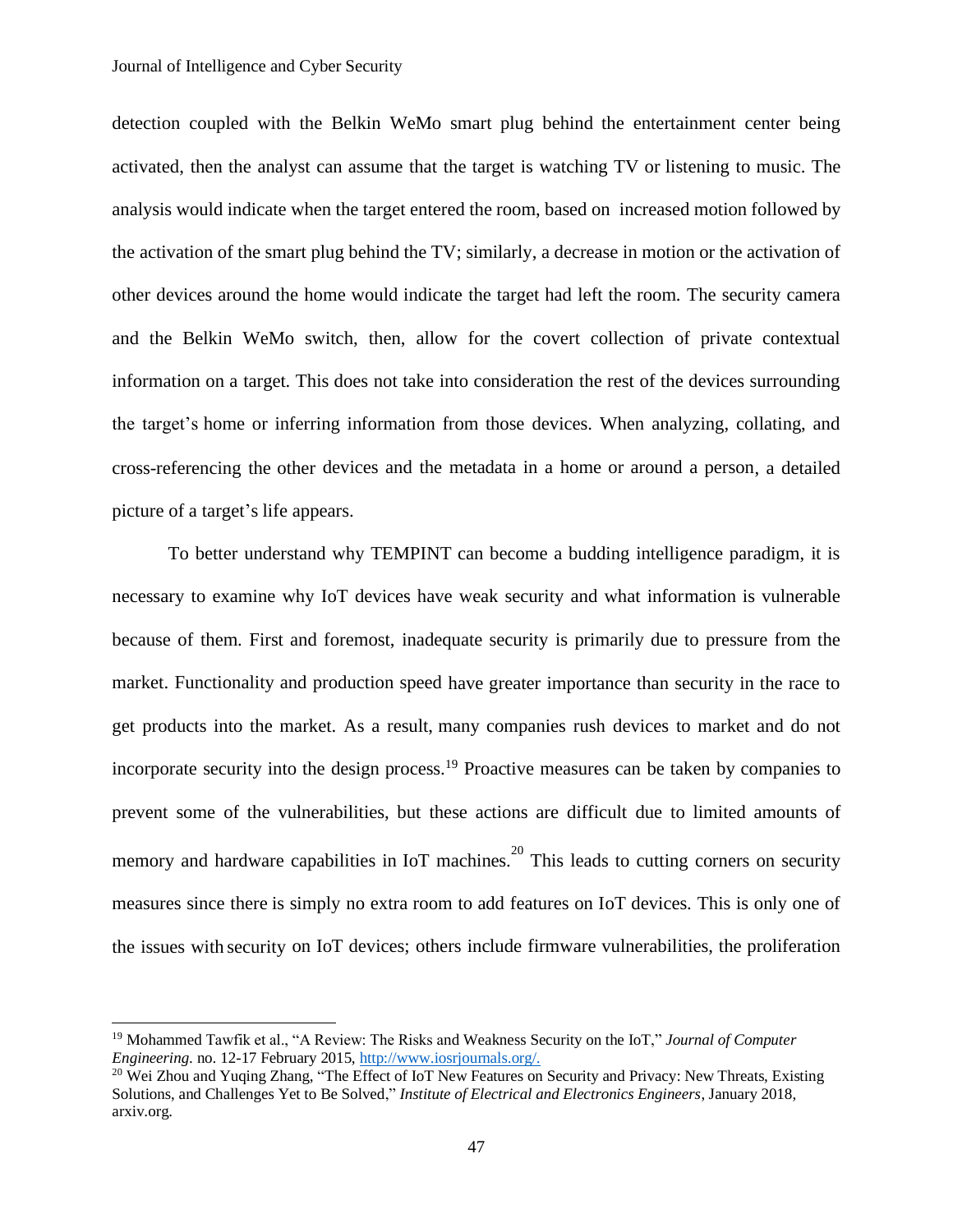of operating systems, and exploitable metadata. These are the most common issues, and they are leaving devices intensely vulnerable to exploitation. Furthermore, the ramifications of the attacks on these devices span the spectrum of everyday life, from residential baby heartrate monitors, cardiac devices at hospitals, webcams, DVR players, and even cars.

## **Vulnerabilities**

All IoT devices have one thing in common, which is that they all must communicate to carry out their intended functions. This communication occurs between many devices such as device-controlled locks for your house, Smart TVs in your home connected to online media services, digital cameras uploading your pictures to social media platforms, or smart meters communicating your power consumption to the utility company.<sup>21</sup> Firmware is the software carrying out this communication. Firmware is a permanent software, programmed into read-only memory (ROM).<sup>22</sup> This software resides on the hardware device at the time of manufacturing and supplies instructions on how that hardware should execute low-level functions. Therefore, firmware that cannot update can hold a vulnerability.

This firmware vulnerability can take multiple forms, such as memory corruption flaws, command injection vulnerabilities, and application logic flaws. The most common exploitation of IoT devices occur when authentication vulnerabilities are bypassed a category of hack informally referred to as "backdoors." This occurs when there is an error in the authentication routine placed in the firmware either by accident or because a backdoor was maliciously programmed in. There are also cases where the manufacturer purposely places a backdoor, such as hardcoded credentials

<sup>&</sup>lt;sup>21</sup> Yan Shoshitaishvili et al., "Firmalice: Automatic Detection of Authentication Bypass Vulnerabilities in Binary Firmware," Proceedings of the 2015 Network and Distributed System Security Symposium, 2015. doi:10.14722/ndss.2015.23294.

 $22$  Ibid.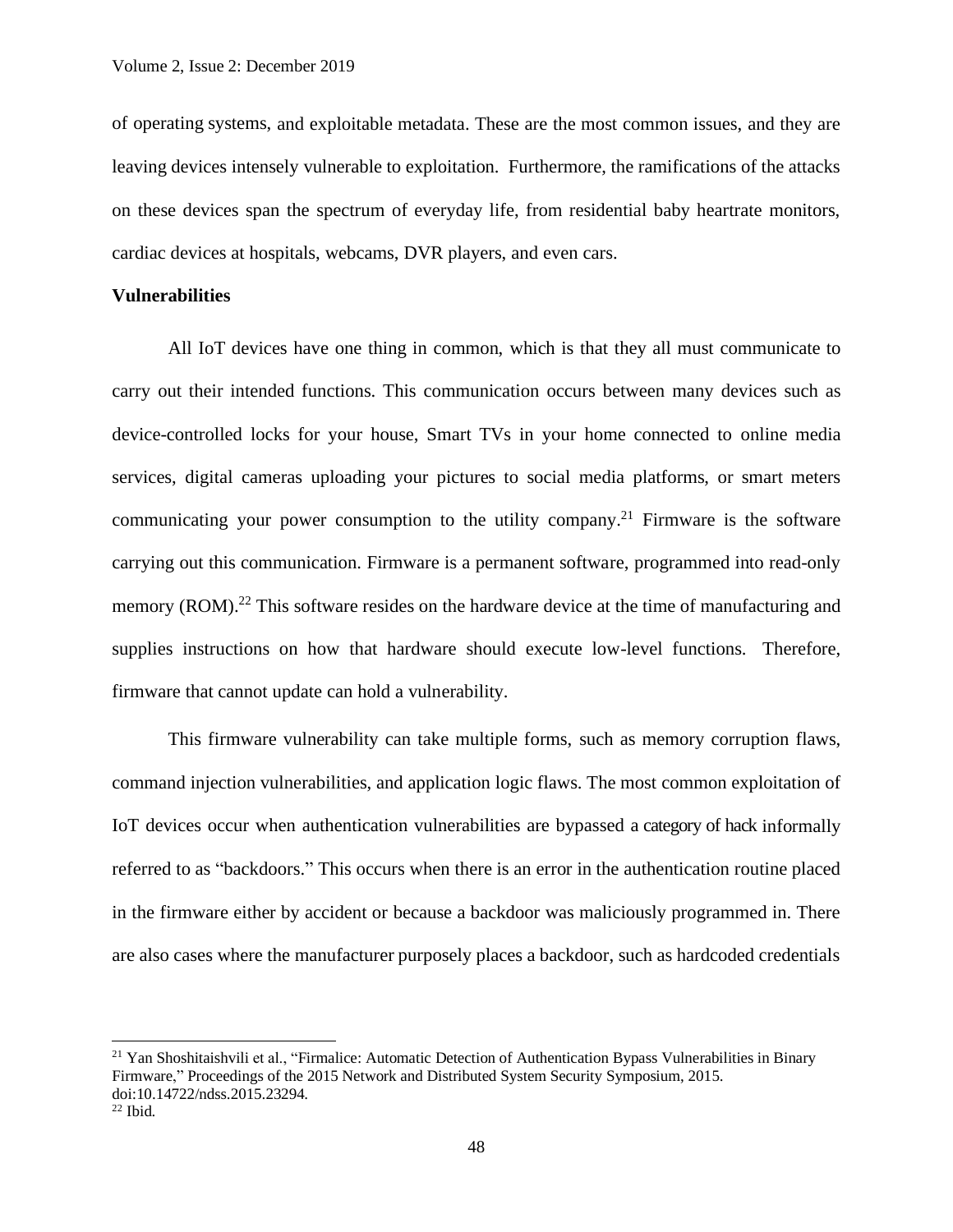to gain access to preproduction or deployed devices to allow for development or maintenance. The issue of hardcoded credentials has been on SANS Top 25 security vulnerabilities list since 2011.<sup>23</sup> There is no question that this practice leaves devices vulnerable and has led to attacks such as the ones carried out by the Mirai Botnet, $24$  which spread by taking advantage of unsecured IOT devices with hardcoded or easily guessable login credentials, such as admin/admin. Regardless of the reason for the backdoor's presence, it results in major security issues for the many deployed devices.

## **Operating System Proliferation and Recycling of Kernels**

Over the past two decades, there has only been a handful of prevalent operating systems (OS): Windows, Android, IOS, and Linux. This limited number of standardized operating systems allows for OS vendors and security vendors, such as Bitdefender or Kaspersky, to direct their efforts into finding vulnerabilities on them specifically.<sup>25</sup> The standardization increases their ability to find vulnerabilities and produce patches promptly, as well as the ability of manufacturers to build stronger operating systems with greater security. At the same time, the recent explosion in popularity of IoT devices has brought many new and poorly secured operating systems into play. Some manufacturers produce devices with the poor practice of resurrecting discontinued OS kernels with known vulnerabilities.<sup>26</sup> These obsolete OS kernels—which are mostly Linux based, as they are open-source—are then modified for application-specific devices.<sup>27</sup> This practice allows

<sup>&</sup>lt;sup>23</sup> "CWE/SANS TOP 25 Most Dangerous Software Errors." SANS Institute, [https://www.sans.org/top25-software](https://www.sans.org/top25-software-errors#cat1)[errors#cat1.](https://www.sans.org/top25-software-errors#cat1) Accessed November 05, 2018.

<sup>&</sup>lt;sup>24</sup> Manos Antonakakis, "Understanding the Mirai Botnet," 2017[, http://ljournal.ru/wp-content/uploads/2017/03/a-](http://ljournal.ru/wp-content/uploads/2017/03/a-2017-023.pdf)[2017-023.pdf.](http://ljournal.ru/wp-content/uploads/2017/03/a-2017-023.pdf) Accessed October 26, 2018.

<sup>25</sup> Marc Berejka, and Ari Schwartz, "Cybersecurity, Innovation, and the Internet Economy," *Journal of Research of NIST*, 2011[. https://www.nist.gov/sites/default/files/documents/itl/Cybersecurity\\_Green-Paper\\_FinalVersion.pdf.](https://www.nist.gov/sites/default/files/documents/itl/Cybersecurity_Green-Paper_FinalVersion.pdf) Accessed August 3, 2018.

<sup>26</sup> Nikolia Hampton, "The Working Dead: The Security Risks of Outdated Linux Kernels," *Computerworld*, [https://www.computerworld.com.au/article/615338/working-dead-security-risk-dated-linux-kernels/.](https://www.computerworld.com.au/article/615338/working-dead-security-risk-dated-linux-kernels/) Accessed November 06, 2018.

 $27$  Ibid.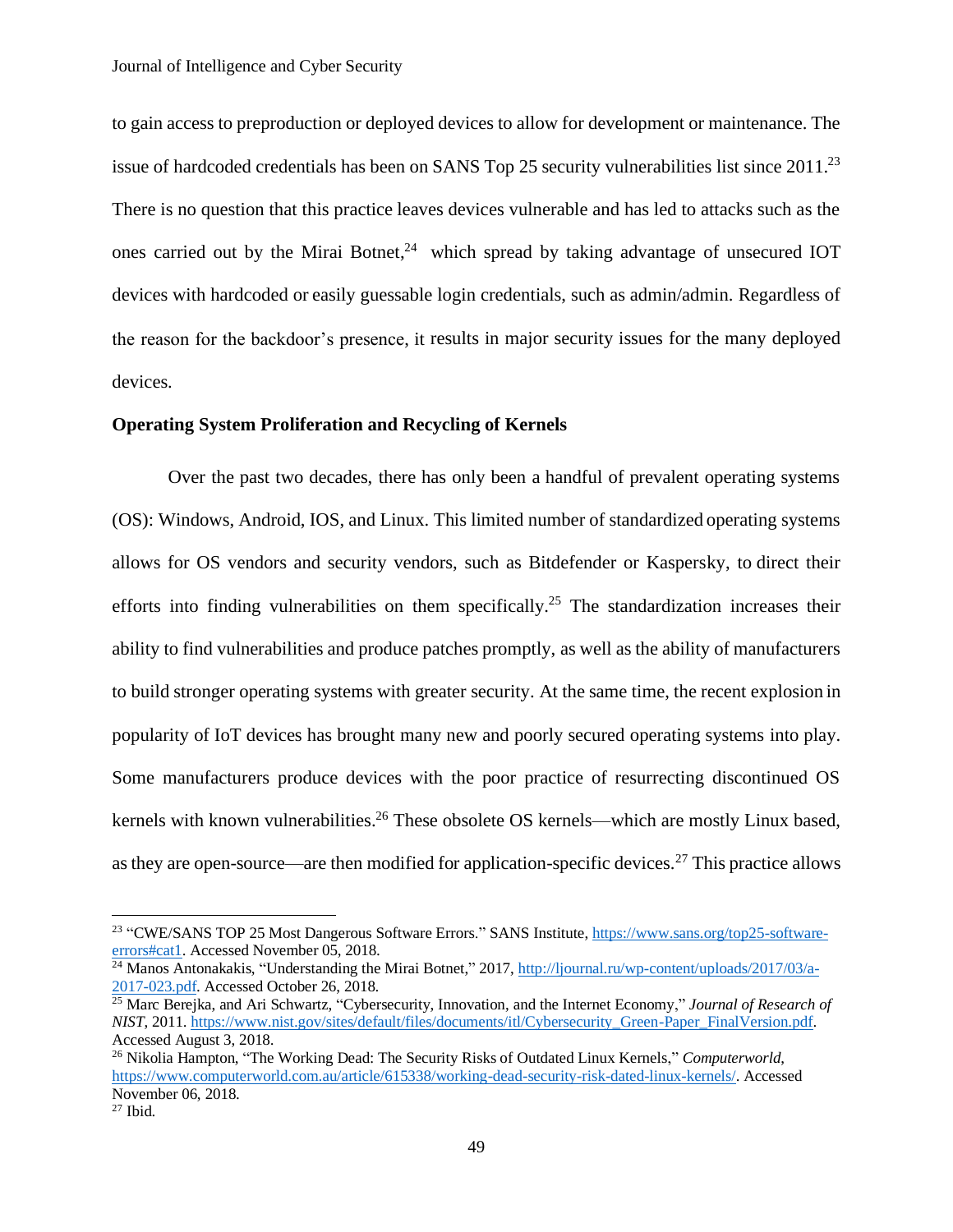for lower research and development costs for new products and therefore increases profit.<sup>28</sup>

However, these short cuts can lead to the new devices being fundamentally weak in terms of security. Due to IoT device proliferation, it is an insurmountable task to monitor and fix vulnerabilities on all devices.<sup>29</sup> Also, many of these vulnerabilities are unfixable or much more difficult to fix due to the issues existing in the firmware.<sup>30</sup> Furthermore, it is not mandatory for companies to put resources into the security of devices and it is therefore a reasonable option to cut out in order to minimize the space needed. This minimization allowsthe producer to fit the IoT device's capabilities on a small amount of memory.  $^{31}$  These OS are also often proprietary and constructed as application specific. This niche development and use results in few, if any, personal security products or forensic capabilities available for a specific IoT device. In the end, the proliferation of small operating systems is creating issues in the monitoring of vulnerabilities, making it difficult to find them, much less create patches to fix them.

#### **Metadata Exploitability**

Metadata may be described as data about data.<sup>32</sup> Metadata supplies insight into a piece of data allowing for easy and deep understanding of what it means. It is even possible to determine what the actual data means by only looking at the metadata. This process is analogous to looking at the context around a situation to figure out what is occurring, similarly to how investigators collect information about a crime to determine the culprit.

 $28$  Ibid.

<sup>29</sup> Hemant Jain, "A Multitude of IoT Operating Systems Is Bad News for the Safety of the Internet," *Fortinet*, January 04, 2017, [https://www.fortinet.com/blog/industry-trends/a-multitude-of-iot-operating-systems-bad-news](https://www.fortinet.com/blog/industry-trends/a-multitude-of-iot-operating-systems-bad-news-for-the-safety-of-the-internet.html)[for-the-safety-of-the-internet.html.](https://www.fortinet.com/blog/industry-trends/a-multitude-of-iot-operating-systems-bad-news-for-the-safety-of-the-internet.html) Accessed September 28, 2018.

<sup>30</sup> Lukas Kvarda et al., "Software Implementation of Secure Firmware Update in IoT Concept," *Advances in Electrical and Electronic Engineering*, vol. 15, 2017. doi:10.15598/aeee.v15i4.2467.

<sup>31</sup> Arslan Musaddiq et al., "A Survey on Resource Management in IoT Operating Systems," *IEEE Access 6* (February 21, 2018): 8459–82. doi:10.1109/access.2018.2808324.

<sup>&</sup>lt;sup>32</sup> "Metadata," Merriam-Webster[. https://www.merriam-webster.com/dictionary/metadata.](https://www.merriam-webster.com/dictionary/metadata) Accessed September 30, 2018.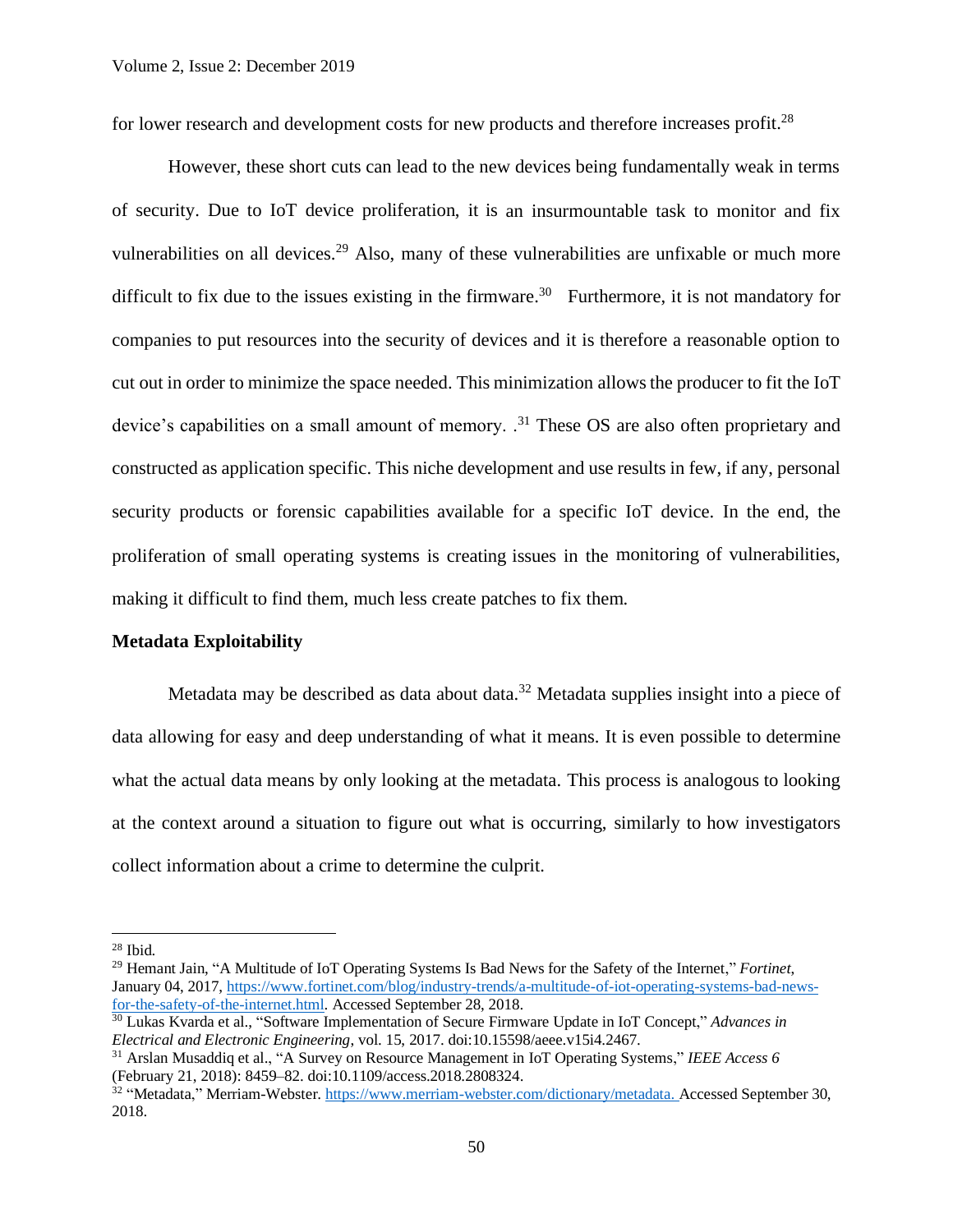Metadata divides into three main categories: structural metadata, descriptive metadata, and administrative metadata.<sup>33</sup> Structural metadata describes how similar pieces of information are stored and indicates the sequence in which they are put together.<sup>34</sup> An abstraction of this concept would be how pages' number and order form a chapter in a book. Next, descriptive metadata is information about the content of a resource that aids in finding or understanding the greater meaning.<sup>35</sup> An example of this type of metadata can describe a film's title, director, and genre. Finally, administrative metadata is an umbrella term that further decomposes into technical metadata, preservation metadata, and rights metadata.<sup>36</sup> Technical metadata is used for decoding and rendering files, preservation metadata is used for long term management of files, and rights metadata is the intellectual property rights of the content to which it is attached. While this is an attempt to categorize metadata into main groups, it is important to understand that metadata also comes in many other forms.

Arguably having access to the metadata is just as valuable as having access to the actual data. Collecting metadata allows for analysis and conclusions even when the actual data is encrypted or inaccessible, as seen in the Princeton research effort. This became a public discussion point when the National Security Agency collected over 500 million call records in 2017, up from 151 million the year prior. <sup>37</sup> When discussing metadata, people are inclined to think of it as stored in massive quantities on the cloud and its applications. At the same time, this is not the only way to exploit metadata. Exploitation can occur in more targeted manner due to the streams of metadata

<sup>33</sup> Jenn Riley, "Understanding Metadata: What Is Metadata, and What Is It For?,." *Cataloging & Classification Quarterly* 55, no. 7–8 (2017): 669–70. doi:10.1080/01639374.2017.1358232.

<sup>&</sup>lt;sup>34</sup> [https://groups.niso.org/apps/group\\_public/download.php/17446/Understanding%20Metadata.pdf.](https://groups.niso.org/apps/group_public/download.php/17446/Understanding%20Metadata.pdf)

<sup>35</sup> Ibid.

 $36$  Ibid.

<sup>&</sup>lt;sup>37</sup> United States, ODNI, Office of Civil Liberties, Privacy, and Transparency. "STATISTICAL TRANSPARENCY REPORT Regarding Use of National Security Authorities ~ Calendar Year 2017 ~," [https://www.dni.gov/files/documents/icotr/2018-ASTR----CY2017----FINAL-for-Release-5.4.18.pdf.](https://www.dni.gov/files/documents/icotr/2018-ASTR----CY2017----FINAL-for-Release-5.4.18.pdf)